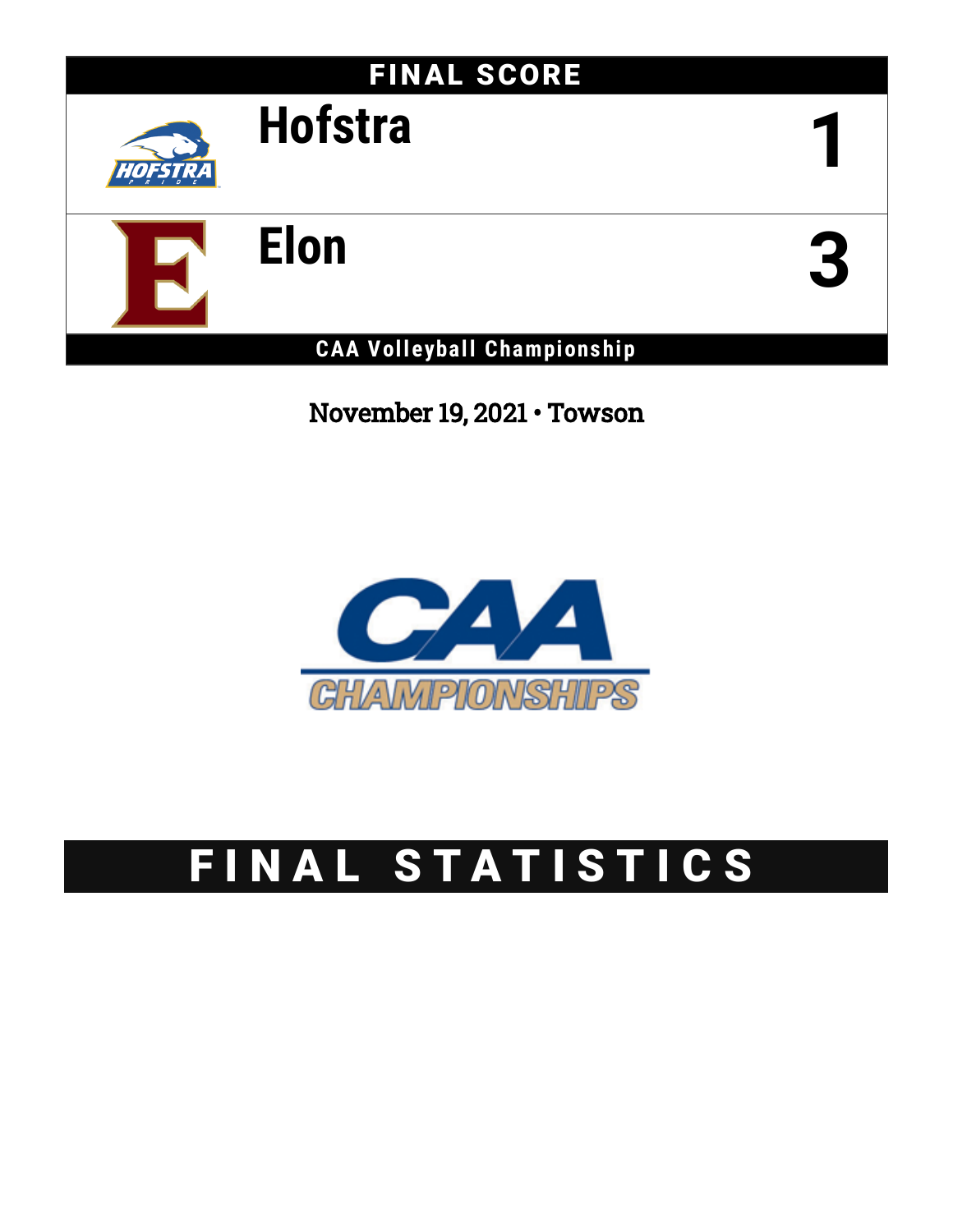#### **Official Volleyball Box Score (Final) Hofstra vs Elon November 19, 2021 at Towson**



#### **Hofstra -- 1**

|                | ו -- אווסוטוו        |    |    |               |                |                   |                |              |                |                          |                          |    |              |          |            |      |
|----------------|----------------------|----|----|---------------|----------------|-------------------|----------------|--------------|----------------|--------------------------|--------------------------|----|--------------|----------|------------|------|
|                |                      |    |    |               | <b>Attack</b>  |                   |                | <b>Serve</b> |                |                          |                          |    | <b>Block</b> |          |            |      |
| ##             | Hofstra              | S. | ĸ  | Е             | TA             | Pct               | Ast            | SA           | SE             | RE                       | <b>Dig</b>               | BS | <b>BA</b>    | BE       | <b>BHE</b> | Pts  |
| $\overline{2}$ | Martinovic, Ana      | 4  | 12 | 9             | 48             | .062              | $\Omega$       |              |                |                          | 11                       |    |              |          | 0          | 13.5 |
| 19             | Abdul-Rahim, Zyare   | 4  | 11 | 3             | 29             | .276              | $\Omega$       |              | $\overline{0}$ |                          | 0                        | 0  | 5            | 0        | 0          | 13.5 |
| 13             | Dimitriadis, Athina  | 4  | 9  | 5             | 23             | .174              |                |              |                |                          | 4                        |    | 4            |          | 0          | 12   |
| 3              | Bucciarelli, Bianca  | 3  | 8  |               | 26             | .269              | $\overline{0}$ | 0            | 0              | $\overline{0}$           | 3                        | 0  |              | 0        | 0          | 8.5  |
| 18             | Pierre, Sarah        | 4  | 5  | 2             | 11             | .273              | 0              |              | 0              |                          | 0                        | 0  | 6            |          | 0          | 8    |
| 6              | Alves, Beatriz       | 4  | 4  | $\mathcal{P}$ | 8              | .250              | 41             |              |                | 0                        | 5                        | 0  | 3            | 0        |            | 5.5  |
| 8              | Wolkowyski, Florenci | 3  |    | 2             | 15             | $-0.067$          | $\overline{0}$ |              | 0              | 2                        | 2                        | 0  | $\Omega$     | 0        | 0          |      |
| $\overline{7}$ | Cucco, Chiara        | 4  | 0  | $\Omega$      | $\overline{2}$ | .000 <sub>1</sub> | 4              |              | 0              |                          | 35                       | 0  | 0            | $\Omega$ | 0          | 0    |
| 21             | Appleton, Maddie     | 4  | 0  | 0             |                | .000              |                |              |                |                          |                          | 0  | $\Omega$     | 0        | 0          | 0    |
| 24             | Mathew, Sheryl       | 4  | 0  | $\Omega$      | 0              | .000 <sub>1</sub> | $\overline{0}$ | 0            | 0              | $\overline{2}$           | $\overline{\phantom{0}}$ | 0  | 0            | 0        | 0          | 0    |
|                | <b>Totals</b>        | 4  | 50 | 24            | 163            | 160               | 47             |              | 3              | $\overline{\phantom{a}}$ | 74                       |    | 20           |          |            | 62   |

#### **TOTAL TEAM BLOCKS: 11 SIDEOUT PCT: 53.2% POINT SCORING PCT: 40.7%**

|        | <b>Team Attack By Set</b> |   |    |      | <b>GAME SCORES</b> |    |    |    |    |
|--------|---------------------------|---|----|------|--------------------|----|----|----|----|
| Set    |                           |   | TA | Pct  | Hofstra (1)        | 18 | 23 | 25 | 19 |
|        |                           |   | 33 | .121 | Elon(3)            | 25 | 25 | 20 | 25 |
| າ<br>▵ | 13                        |   | 38 | .158 |                    |    |    |    |    |
| 3      | 16                        | n | 47 | .213 |                    |    |    |    |    |
| 4      | 13                        |   | 45 | .133 |                    |    |    |    |    |

#### **Elon -- 3**

| сюн — э |                     |   |    |          |                |                   |                |                |           |           |                |               |                |          |              |                |
|---------|---------------------|---|----|----------|----------------|-------------------|----------------|----------------|-----------|-----------|----------------|---------------|----------------|----------|--------------|----------------|
|         |                     |   |    |          | <b>Attack</b>  |                   |                | <b>Serve</b>   |           |           |                |               | <b>Block</b>   |          |              |                |
| ##      | <b>Elon</b>         | s | Κ  | Е        | TA             | Pct               | Ast            | <b>SA</b>      | <b>SE</b> | <b>RE</b> | Dig            | <b>BS</b>     | <b>BA</b>      | BE       | <b>BHE</b>   | <b>Pts</b>     |
|         | Daniel, Leah        | 4 | 15 |          | 42             | .262              |                | 0              | 2         |           | 5              | 0             | 5              | 0        | 0            | 17.5           |
| 12      | Trowse, Kellyn      | 4 | 11 | 3        | 30             | .267              |                | 2              |           | 0         | 11             | $\Omega$      | 2              | $\Omega$ | 0            | 14             |
| 13      | Krzeminski, Jenn    | 4 | 10 |          | 17             | .529              |                |                |           | 0         |                | 0             | $\overline{2}$ |          | 0            | 12             |
| 8       | Cummins, Natalie    | 4 | 8  | 5        | 20             | .150              |                | $\mathbf 0$    | 0         | 0         | $\overline{2}$ |               | 8              | 3        | 0            | 13             |
| 9       | Clark, Haylie       | 4 | 6  | 3        | 21             | .143              | 41             |                |           | 0         | 17             | 0             | 4              |          | 0            | 9              |
| 10      | Love, Sydney        | 4 | 5  | 5        | 31             | .000 <sub>1</sub> | $\mathbf{0}$   | $\mathbf 0$    | 0         |           |                |               |                |          | 0            | 6.5            |
| 11      | Crabtree, Julia     |   |    | 0        |                | 1.000             | $\mathbf{0}$   | $\mathbf{0}$   | 0         | 0         |                | $\Omega$      | 0              | 0        | 0            |                |
| 3       | Doyle, Caroline     | 4 |    | $\Omega$ | 0              | .000 <sub>1</sub> | 3 <sub>l</sub> | $\mathbf 0$    | 0         | 0         | 14             | 0             | 0              | 0        | $\mathbf{0}$ | 0              |
| 6       | VanWestrienen, Alex | 4 |    | $\Omega$ | $\Omega$       | .000 <sub>1</sub> | 0              | $\overline{2}$ | 3         | 0         | 7              | $\Omega$      | $\Omega$       |          | 0            | $\overline{2}$ |
| 17      | Austin, Presly      |   |    | $\Omega$ | 2              | .000 <sub>1</sub> | 0              | $\Omega$       | 0         | 0         | 0              | $\Omega$      | 0              | $\Omega$ | $\mathbf{0}$ | 0              |
| 18      | Gower, Jordan       | 4 |    | $\Omega$ | $\overline{2}$ | .000              | 5              |                |           | 0         | 12             | 0             | $\Omega$       | 0        | 0            |                |
|         | <b>Totals</b>       | 4 | 56 | 21       | 166            | .211              | 52             | 7              | 9         |           | 71             | $\mathcal{P}$ | 22             |          | 0            | 76             |

#### **TOTAL TEAM BLOCKS: 13 SIDEOUT PCT: 59.3% POINT SCORING PCT: 46.8%**

#### **Team Attack By Set** Set K E TA Pct 1 15 8 40 .175 2 16 6 39 .256 3 11 6 42 .119 4 14 1 45 .289

Site: SECU Arena (Towson) Date:11/19/2021 - Attendance: 127 - Time: 2:21 Referees: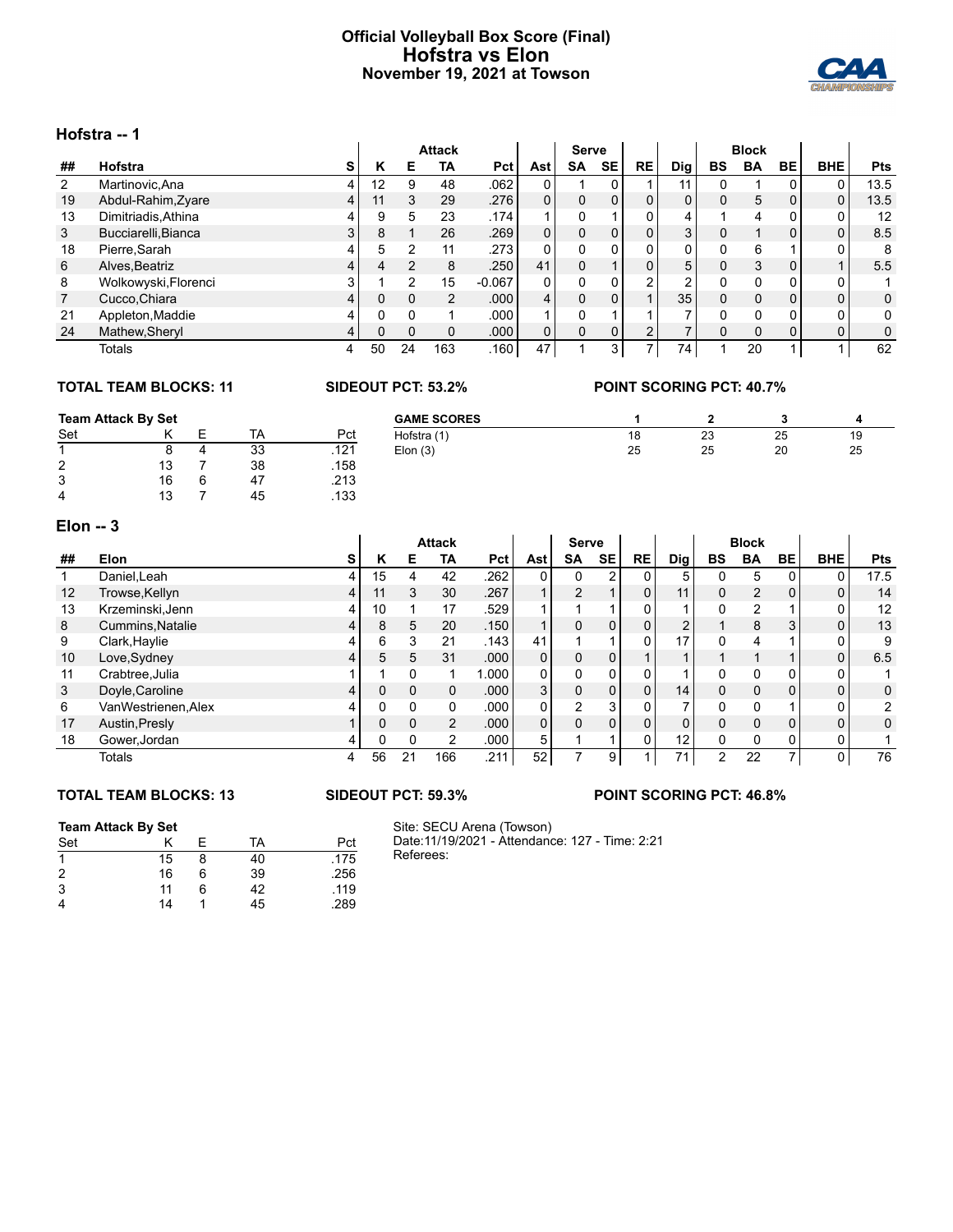#### **#2 Elon vs. #6 Hofstra Play-by-Play Summary (1st set)**



| Score     | Plays: Set 1                                                                                                                                   | Serve | Point |
|-----------|------------------------------------------------------------------------------------------------------------------------------------------------|-------|-------|
|           | Elon starters: Daniel, Leah; VanWestrienen, Alex; Cummins, Natalie; Clark, Haylie; Trowse, Kellyn;<br>Krzeminski, Jenn; Gower, Jordan          |       |       |
|           | Hofstra starters: Martinovic, Ana; Alves, Beatriz; Cucco, Chiara; Dimitriadis, Athina; Pierre, Sarah; Abdul-<br>Rahim, Zyare; Appleton, Maddie |       |       |
|           | HOF sub in: Cucco, Chiara.                                                                                                                     |       |       |
|           | ELO sub in: Gower, Jordan.                                                                                                                     |       |       |
| $0 - 1$   | [Serve: Appleton, Maddie] Kill by Krzeminski, Jenn (assist from Clark, Haylie).                                                                | S:HOF | P:ELO |
| $1 - 1$   | [Serve: Krzeminski, Jenn] Kill by Pierre, Sarah (assist from Alves, Beatriz).                                                                  | S:ELO | P:HOF |
|           | HOF sub in: Dimitriadis, Athina.                                                                                                               |       |       |
|           | HOF sub in: Cucco, Chiara.                                                                                                                     |       |       |
| $1 - 2$   | [Serve: Cucco, Chiara] Kill by Clark, Haylie.                                                                                                  | S:HOF | P:ELO |
| $2 - 2$   | [Serve: Clark, Haylie] Kill by Abdul-Rahim, Zyare (assist from Cucco, Chiara) - Block error by<br>Cummins, Natalie.                            | S:ELO | P:HOF |
|           | HOF sub in: Mathew, Sheryl.                                                                                                                    |       |       |
| $2 - 3$   | [Serve: Mathew, Sheryl] Kill by Clark, Haylie.                                                                                                 | S:HOF | P:ELO |
|           | ELO sub in: Love, Sydney.                                                                                                                      |       |       |
| $2 - 4$   | [Serve: Daniel, Leah] Kill by Cummins, Natalie (assist from Clark, Haylie).                                                                    | S:ELO | P:ELO |
| $3 - 4$   | [Serve: Daniel, Leah] Kill by Martinovic, Ana (assist from Alves, Beatriz).                                                                    | S:ELO | P:HOF |
|           | ELO sub in: Doyle, Caroline.                                                                                                                   |       |       |
|           | HOF sub in: Wolkowyski, Florencia.                                                                                                             |       |       |
| $4 - 4$   | [Serve: Martinovic, Ana] Kill by Dimitriadis, Athina (assist from Alves, Beatriz).                                                             | S:HOF | P:HOF |
| $4 - 5$   | [Serve: Martinovic, Ana] Kill by Trowse, Kellyn (assist from Clark, Haylie).                                                                   | S:HOF | P:ELO |
| $5-5$     | [Serve: Gower, Jordan] Service error.                                                                                                          | S:ELO | P:HOF |
| $5-6$     | [Serve: Dimitriadis, Athina] Kill by Krzeminski, Jenn (assist from Clark, Haylie).                                                             | S:HOF | P:ELO |
| $5 - 7$   | [Serve: Trowse, Kellyn] Service ace by Trowse, Kellyn (Reception Error: Mathew, Sheryl).                                                       | S:ELO | P:ELO |
| $5-8$     | [Serve: Trowse, Kellyn] Service ace by Trowse, Kellyn (Reception Error: Mathew, Sheryl).                                                       | S:ELO | P:ELO |
|           | Timeout by Hofstra.                                                                                                                            | S:ELO |       |
| $5-9$     | unhandled score.                                                                                                                               | S:ELO | P:ELO |
| $6-9$     | [Serve: Trowse, Kellyn] Kill by Wolkowyski, Florencia (assist from Alves, Beatriz).                                                            | S:ELO | P:HOF |
| $7-9$     | [Serve: Alves, Beatriz] Block Assist by Pierre, Sarah; Abdul-Rahim, Zyare (Attack error by Love, Sydney).                                      | S:HOF | P:HOF |
| $7 - 10$  | [Serve: Alves, Beatriz] Kill by Krzeminski, Jenn (assist from Doyle, Caroline).                                                                | S:HOF | P:ELO |
| $7 - 11$  | [Serve: VanWestrienen, Alex] Kill by Trowse, Kellyn (assist from Clark, Haylie).                                                               | S:ELO | P:ELO |
| $7 - 12$  | [Serve: VanWestrienen, Alex] Service ace by VanWestrienen, Alex (Reception Error:<br>Wolkowyski, Florencia).                                   | S:ELO | P:ELO |
| $7 - 13$  | [Serve: VanWestrienen, Alex] Attack error by Abdul-Rahim, Zyare.                                                                               | S:ELO | P:ELO |
|           | Timeout by Hofstra.                                                                                                                            | S:ELO |       |
| $8 - 13$  | [Serve: VanWestrienen, Alex] Service error.                                                                                                    | S:ELO | P:HOF |
| $9 - 13$  | [Serve: Appleton, Maddie] Attack error by Krzeminski, Jenn.                                                                                    | S:HOF | P:HOF |
| $9 - 14$  | [Serve: Appleton, Maddie] Service error.                                                                                                       | S:HOF | P:ELO |
| $9 - 15$  | [Serve: Krzeminski, Jenn] Kill by Clark, Haylie.                                                                                               | S:ELO | P:ELO |
| $9 - 16$  | [Serve: Krzeminski, Jenn] Attack error by Martinovic, Ana.                                                                                     | S:ELO | P:ELO |
| $10 - 16$ | [Serve: Krzeminski, Jenn] Block Assist by Pierre, Sarah; Abdul-Rahim, Zyare (Attack error by Daniel, Leah). S:ELO                              |       | P:HOF |
| $11 - 16$ | [Serve: Cucco, Chiara] Attack error by Clark, Haylie.                                                                                          | S:HOF | P:HOF |
| $12 - 16$ | [Serve: Cucco, Chiara] Attack error by Clark, Haylie.                                                                                          | S:HOF | P:HOF |
| $12 - 17$ | [Serve: Cucco, Chiara] Kill by Daniel, Leah (assist from Clark, Haylie).                                                                       | S:HOF | P:ELO |
| $13 - 17$ | [Serve: Clark, Haylie] Kill by Martinovic, Ana (assist from Alves, Beatriz).                                                                   | S:ELO | P:HOF |
| $14 - 17$ | [Serve: Mathew, Sheryl] Attack error by Trowse, Kellyn.                                                                                        | S:HOF | P:HOF |
|           | Timeout by Elon.                                                                                                                               | S:HOF |       |
| $15 - 17$ | [Serve: Mathew, Sheryl] Block Assist by Alves, Beatriz; Dimitriadis, Athina (Attack error by Daniel, Leah).                                    | S:HOF | P:HOF |
| $15 - 18$ | [Serve: Mathew, Sheryl] Kill by Cummins, Natalie (assist from Clark, Haylie).                                                                  | S:HOF | P:ELO |
| 15-19     | [Serve: Daniel, Leah] Block Assist by Love, Sydney; Cummins, Natalie (Attack error by Dimitriadis, Athina).                                    | S:ELO | P:ELO |
| 16-19     | [Serve: Daniel, Leah] Kill by Dimitriadis, Athina (assist from Alves, Beatriz).                                                                | S:ELO | P:HOF |
| 16-20     | [Serve: Martinovic, Ana] Kill by Cummins, Natalie (assist from Clark, Haylie).                                                                 | S:HOF | P:ELO |
| $16 - 21$ | [Serve: Gower, Jordan] Service ace by Gower, Jordan (Reception Error: Wolkowyski, Florencia).                                                  | S:ELO | P:ELO |
|           | HOF sub in: Bucciarelli, Bianca.                                                                                                               |       |       |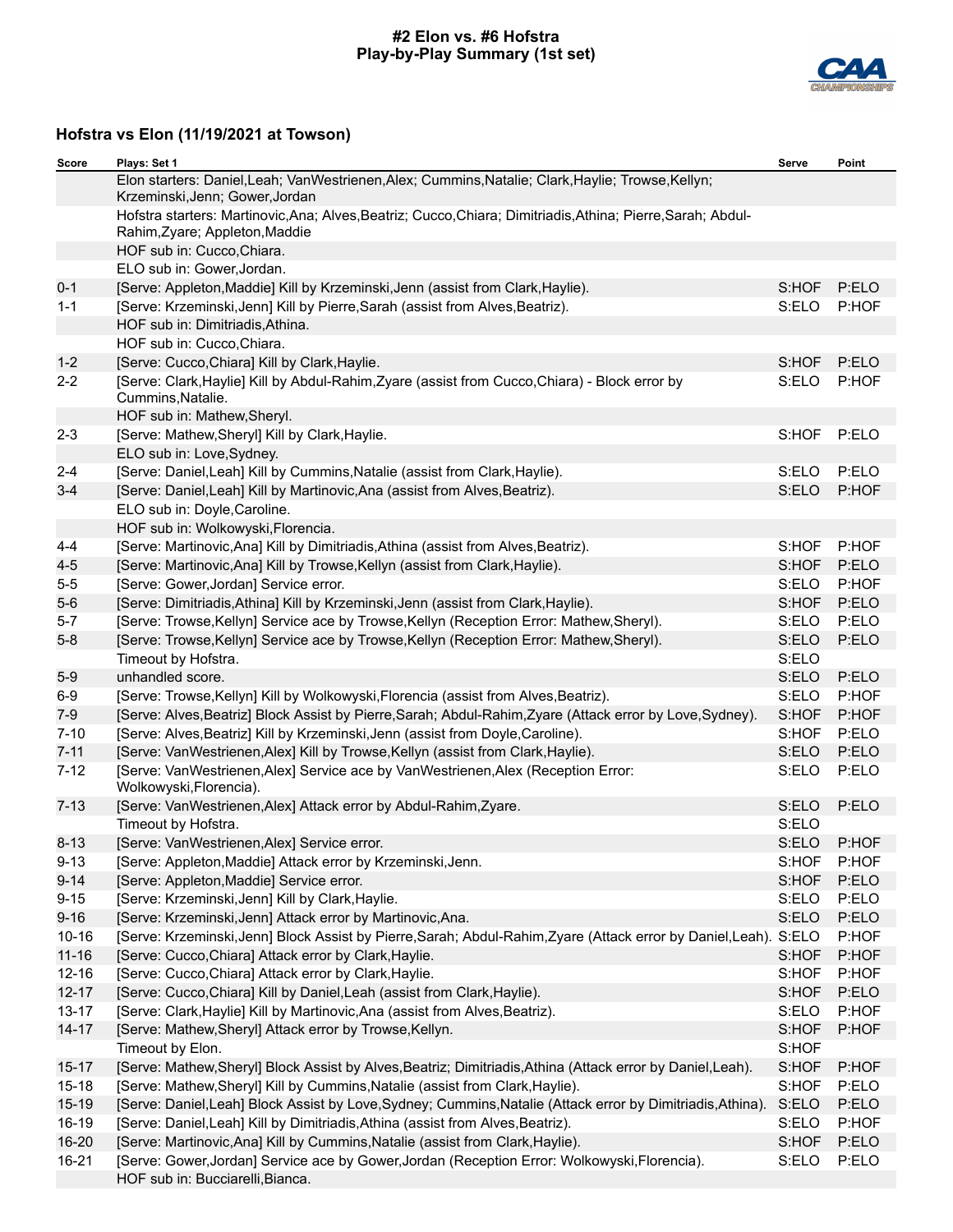| Score | Plays: Set 1                                                                                                                       | Serve    | Point  |
|-------|------------------------------------------------------------------------------------------------------------------------------------|----------|--------|
| 16-22 | [Serve: Gower, Jordan] Kill by Love, Sydney (assist from Clark, Haylie).                                                           | S:FI O   | P:ELO  |
| 16-23 | [Serve: Gower, Jordan] Kill by Love, Sydney (assist from Gower, Jordan).                                                           | $S$ :FIO | P:FI O |
| 16-24 | [Serve: Gower, Jordan] Attack error by Dimitriadis, Athina. -- SET POINT.                                                          | S:FI O   | P:FI O |
| 17-24 | [Serve: Gower, Jordan] Kill by Alves, Beatriz . -- SET POINT.                                                                      | $S$ :FIO | P:HOF  |
| 18-24 | [Serve: Dimitriadis, Athina] Block Assist by Alves, Beatriz; Pierre, Sarah (Attack error by Love, Sydney). --<br><b>SET POINT.</b> | S:HOF    | P:HOF  |
| 18-25 | [Serve: Dimitriadis, Athina] Kill by Trowse, Kellyn (assist from Gower, Jordan). -- SET ELON.                                      | S:HOF    | P:FI O |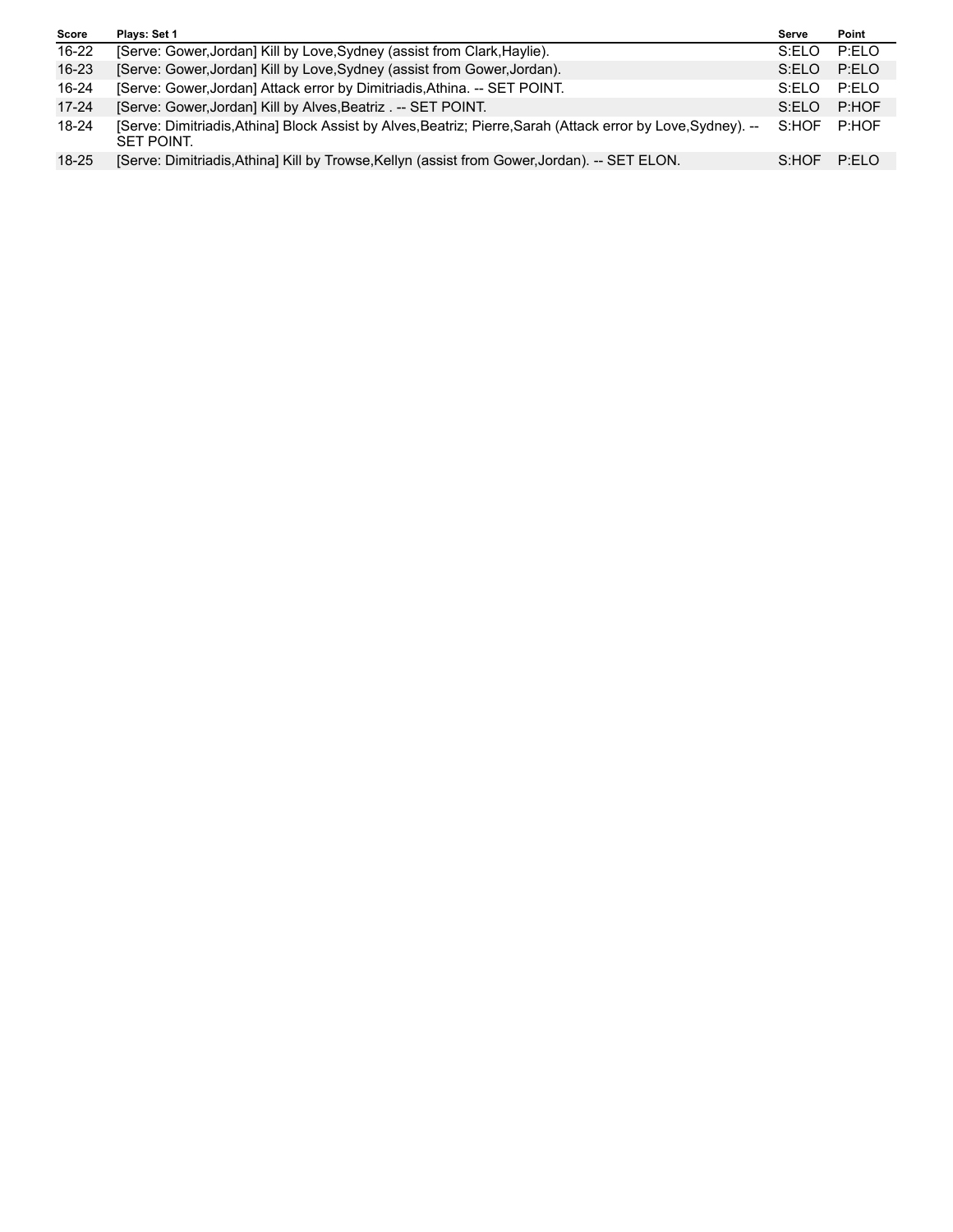#### **#2 Elon vs. #6 Hofstra Play-by-Play Summary (2nd set)**



| <b>Score</b> | Plays: Set 2                                                                                                                                       | Serve | Point |
|--------------|----------------------------------------------------------------------------------------------------------------------------------------------------|-------|-------|
|              | Elon starters: Daniel, Leah; VanWestrienen, Alex; Cummins, Natalie; Clark, Haylie; Trowse, Kellyn;<br>Krzeminski, Jenn; Gower, Jordan              |       |       |
|              | Hofstra starters: Martinovic, Ana; Alves, Beatriz; Cucco, Chiara; Wolkowyski, Florencia; Dimitriadis, Athina;<br>Pierre, Sarah; Abdul-Rahim, Zyare |       |       |
|              | ELO sub in: Gower, Jordan.                                                                                                                         |       |       |
|              | HOF sub in: Cucco, Chiara.                                                                                                                         |       |       |
| $1 - 0$      | [Serve: VanWestrienen, Alex] Service error.                                                                                                        | S:ELO | P:HOF |
|              | HOF sub in: Appleton, Maddie.                                                                                                                      |       |       |
| $1 - 1$      | [Serve: Appleton, Maddie] Kill by Krzeminski, Jenn (assist from Clark, Haylie).<br>ELO sub in: Cummins, Natalie.                                   | S:HOF | P:ELO |
| $1-2$        | [Serve: Krzeminski, Jenn] Attack error by Martinovic, Ana.                                                                                         | S:ELO | P:ELO |
| $2 - 2$      | [Serve: Krzeminski, Jenn] Kill by Abdul-Rahim, Zyare (assist from Alves, Beatriz).                                                                 | S:ELO | P:HOF |
|              | ELO sub in: Gower, Jordan.                                                                                                                         |       |       |
|              | HOF sub in: Dimitriadis, Athina.                                                                                                                   |       |       |
|              | HOF sub in: Cucco, Chiara.                                                                                                                         |       |       |
| $2 - 3$      | [Serve: Cucco, Chiara] Ball handling error by Alves, Beatriz.                                                                                      | S:HOF | P:ELO |
| $3 - 3$      | [Serve: Clark, Haylie] Block Assist by Dimitriadis, Athina; Martinovic, Ana (Attack error by Trowse, Kellyn).                                      | S:ELO | P:HOF |
|              | HOF sub in: Mathew, Sheryl.                                                                                                                        |       |       |
| $3 - 4$      | [Serve: Mathew, Sheryl] Kill by Cummins, Natalie (assist from Clark, Haylie).                                                                      | S:HOF | P:ELO |
|              | ELO sub in: Love, Sydney.                                                                                                                          |       |       |
| $4 - 4$      | [Serve: Daniel,Leah] Service error.                                                                                                                | S:ELO | P:HOF |
|              | ELO sub in: Doyle, Caroline.                                                                                                                       |       |       |
|              | HOF sub in: Wolkowyski, Florencia.                                                                                                                 |       |       |
| 5-4          | [Serve: Martinovic, Ana] Attack error by Cummins, Natalie.                                                                                         | S:HOF | P:HOF |
| $5-5$        | [Serve: Martinovic, Ana] Kill by Love, Sydney (assist from Clark, Haylie).                                                                         | S:HOF | P:ELO |
|              | ELO sub in: Krzeminski, Jenn.                                                                                                                      |       |       |
|              | ELO sub in: Gower, Jordan.                                                                                                                         |       |       |
| $6-5$        | [Serve: Gower, Jordan] Kill by Alves, Beatriz.                                                                                                     | S:ELO | P:HOF |
|              | HOF sub in: Pierre, Sarah.                                                                                                                         |       |       |
| 6-6          | [Serve: Dimitriadis, Athina] Kill by Krzeminski, Jenn (assist from Clark, Haylie).                                                                 | S:HOF | P:ELO |
| $6 - 7$      | [Serve: Trowse, Kellyn] Kill by Krzeminski, Jenn (assist from Clark, Haylie).                                                                      | S:ELO | P:ELO |
| $6-8$        | [Serve: Trowse, Kellyn] Kill by Trowse, Kellyn (assist from Clark, Haylie).                                                                        | S:ELO | P:ELO |
| $7 - 8$      | [Serve: Trowse, Kellyn] Service error.                                                                                                             | S:ELO | P:HOF |
|              | HOF sub in: Abdul-Rahim, Zyare.                                                                                                                    |       |       |
| $7-9$        | [Serve: Alves, Beatriz] Block Assist by Clark, Haylie; Krzeminski, Jenn (Attack error by<br>Wolkowyski, Florencia).                                | S:HOF | P:ELO |
|              | ELO sub in: Daniel, Leah.                                                                                                                          |       |       |
|              | ELO sub in: VanWestrienen, Alex.                                                                                                                   |       |       |
|              | HOF sub in: Cucco, Chiara.                                                                                                                         |       |       |
| $8-9$        | [Serve: Gower, Jordan] Kill by Pierre, Sarah (assist from Alves, Beatriz).                                                                         | S:ELO | P:HOF |
|              | HOF sub in: Appleton, Maddie.                                                                                                                      |       |       |
| $8 - 10$     | [Serve: Appleton, Maddie] Kill by Daniel, Leah (assist from Clark, Haylie).                                                                        | S:HOF | P:ELO |
|              | ELO sub in: Cummins, Natalie.                                                                                                                      |       |       |
| $9 - 10$     | [Serve: Krzeminski, Jenn] Kill by Martinovic, Ana (assist from Alves, Beatriz).                                                                    | S:ELO | P:HOF |
|              | HOF sub in: Dimitriadis, Athina.                                                                                                                   |       |       |
|              | HOF sub in: Cucco, Chiara.                                                                                                                         |       |       |
|              | ELO sub in: Gower, Jordan.                                                                                                                         |       |       |
| $9 - 11$     | [Serve: Cucco, Chiara] Kill by Daniel, Leah (assist from Clark, Haylie).                                                                           | S:HOF | P:ELO |
| $10 - 11$    | [Serve: Clark, Haylie] Kill by Abdul-Rahim, Zyare (assist from Alves, Beatriz).<br>HOF sub in: Mathew, Sheryl.                                     | S:ELO | P:HOF |
| $10 - 12$    | [Serve: Mathew, Sheryl] Block Assist by Daniel, Leah; Cummins, Natalie (Attack error by                                                            | S:HOF | P:ELO |
|              | Dimitriadis, Athina).                                                                                                                              |       |       |
|              | ELO sub in: Love, Sydney.                                                                                                                          |       |       |
| $11 - 12$    | [Serve: Daniel, Leah] Kill by Martinovic, Ana (assist from Alves, Beatriz).                                                                        | S:ELO | P:HOF |
|              | ELO sub in: Doyle, Caroline.                                                                                                                       |       |       |
|              |                                                                                                                                                    |       |       |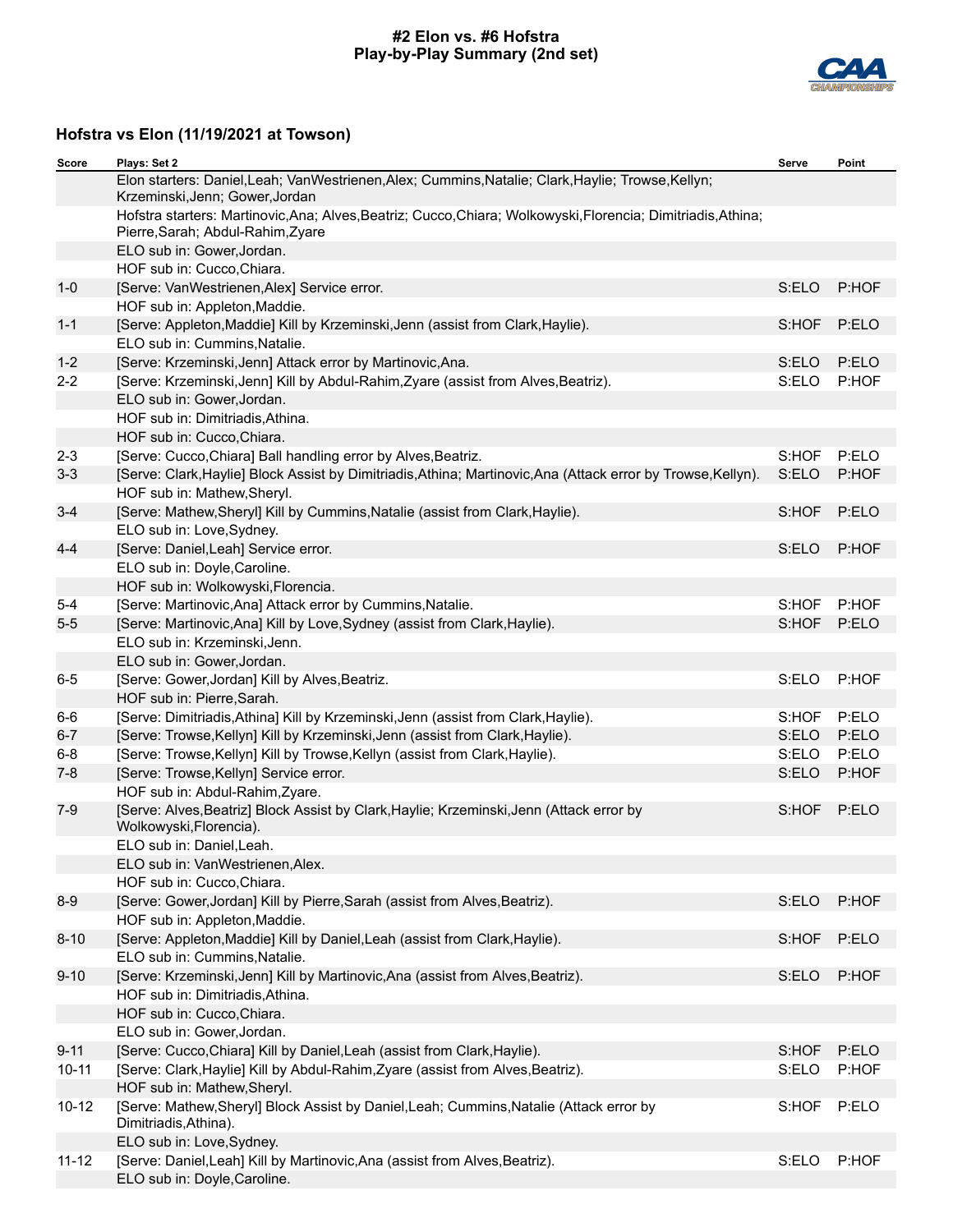| Score     | Plays: Set 2                                                                                                          | Serve | Point |
|-----------|-----------------------------------------------------------------------------------------------------------------------|-------|-------|
|           | HOF sub in: Wolkowyski, Florencia.                                                                                    |       |       |
| $12 - 12$ | [Serve: Martinovic, Ana] Block Solo by Dimitriadis, Athina (Attack error by Cummins, Natalie).                        | S:HOF | P:HOF |
| $13 - 12$ | [Serve: Martinovic, Ana] Attack error by Cummins, Natalie.                                                            | S:HOF | P:HOF |
| $13 - 13$ | [Serve: Martinovic, Ana] Attack error by Wolkowyski, Florencia.                                                       | S:HOF | P:ELO |
|           | ELO sub in: Krzeminski, Jenn.                                                                                         |       |       |
|           | ELO sub in: Gower, Jordan.                                                                                            |       |       |
| $14 - 13$ | [Serve: Gower, Jordan] (assist from Alves, Beatriz) Bad set by Love, Sydney.                                          | S:ELO | P:HOF |
|           | HOF sub in: Pierre, Sarah.                                                                                            |       |       |
| $14 - 14$ | [Serve: Dimitriadis, Athina] Kill by Trowse, Kellyn (assist from Clark, Haylie).                                      | S:HOF | P:ELO |
|           | HOF sub in: Cucco, Chiara.                                                                                            |       |       |
| $15 - 14$ | [Serve: Trowse, Kellyn] Block Assist by Alves, Beatriz; Pierre, Sarah (Attack error by Love, Sydney).                 | S:ELO | P:HOF |
|           | HOF sub in: Abdul-Rahim, Zyare.                                                                                       |       |       |
| $15 - 15$ | [Serve: Alves, Beatriz] Kill by Love, Sydney (assist from Clark, Haylie).                                             | S:HOF | P:ELO |
|           | ELO sub in: Daniel, Leah.                                                                                             |       |       |
|           | ELO sub in: VanWestrienen, Alex.                                                                                      |       |       |
| $16 - 15$ | [Serve: VanWestrienen, Alex] Kill by Abdul-Rahim, Zyare (assist from Alves, Beatriz).                                 | S:ELO | P:HOF |
|           | HOF sub in: Appleton, Maddie.                                                                                         |       |       |
| $16 - 16$ | [Serve: Appleton, Maddie] Attack error by Pierre, Sarah.                                                              | S:HOF | P:ELO |
|           | ELO sub in: Cummins, Natalie.                                                                                         |       |       |
| $17 - 16$ | [Serve: Krzeminski, Jenn] Kill by Martinovic, Ana (assist from Alves, Beatriz).                                       | S:ELO | P:HOF |
|           | HOF sub in: Dimitriadis, Athina.                                                                                      |       |       |
|           | HOF sub in: Cucco, Chiara.                                                                                            |       |       |
|           | ELO sub in: Gower, Jordan.                                                                                            |       |       |
| $17 - 17$ | [Serve: Cucco, Chiara] Block Assist by Cummins, Natalie; Clark, Haylie (Attack error by Martinovic, Ana).             | S:HOF | P:ELO |
| $17 - 18$ | [Serve: Clark, Haylie] Kill by Trowse, Kellyn (assist from Clark, Haylie).                                            | S:ELO | P:ELO |
| 17-19     | [Serve: Clark, Haylie] Kill by Daniel, Leah (assist from Clark, Haylie).                                              | S:ELO | P:ELO |
|           | Timeout by Hofstra.                                                                                                   | S:ELO |       |
| 18-19     | [Serve: Clark, Haylie] Kill by Abdul-Rahim, Zyare (assist from Alves, Beatriz).                                       | S:ELO | P:HOF |
|           | HOF sub in: Mathew, Sheryl.                                                                                           |       |       |
| 18-20     | [Serve: Mathew, Sheryl] Attack error by Martinovic, Ana.                                                              | S:HOF | P:ELO |
|           | ELO sub in: Love, Sydney.                                                                                             |       |       |
| 19-20     | [Serve: Daniel, Leah] Kill by Alves, Beatriz (assist from Cucco, Chiara).                                             | S:ELO | P:HOF |
|           | ELO sub in: Doyle, Caroline.                                                                                          |       |       |
|           | HOF sub in: Wolkowyski, Florencia.                                                                                    |       |       |
| 19-21     | [Serve: Martinovic, Ana] Kill by Trowse, Kellyn (assist from Clark, Haylie).                                          | S:HOF | P:ELO |
|           | ELO sub in: Krzeminski, Jenn.                                                                                         |       |       |
|           | ELO sub in: Gower, Jordan.                                                                                            |       |       |
| $20 - 21$ | [Serve: Gower, Jordan] Kill by Dimitriadis, Athina (assist from Alves, Beatriz).                                      | S:ELO | P:HOF |
|           | HOF sub in: Pierre, Sarah.                                                                                            |       |       |
| 20-22     | [Serve: Dimitriadis, Athina] Kill by Trowse, Kellyn (assist from Clark, Haylie).                                      | S:HOF | P:ELO |
|           | HOF sub in: Cucco, Chiara.                                                                                            |       |       |
| $21 - 22$ | [Serve: Trowse, Kellyn] Kill by Pierre, Sarah (assist from Alves, Beatriz).                                           | S:ELO | P:HOF |
|           | HOF sub in: Abdul-Rahim, Zyare.                                                                                       |       |       |
| 22-22     | [Serve: Alves, Beatriz] Attack error by Love, Sydney.                                                                 | S:HOF | P:HOF |
|           | Timeout by Elon.                                                                                                      | S:HOF |       |
| 22-23     | [Serve: Alves, Beatriz] Bad set by Abdul-Rahim, Zyare.                                                                | S:HOF | P:ELO |
|           | ELO sub in: Daniel, Leah.                                                                                             |       |       |
|           | ELO sub in: VanWestrienen, Alex.                                                                                      |       |       |
|           | Timeout by Hofstra.                                                                                                   | S:HOF |       |
| 23-23     | [Serve: VanWestrienen, Alex] Kill by Pierre, Sarah (assist from Alves, Beatriz) - Block error by Clark, Haylie. S:ELO |       | P:HOF |
|           | HOF sub in: Appleton, Maddie.                                                                                         |       |       |
| 23-24     | [Serve: Appleton, Maddie] Kill by Daniel, Leah (assist from Clark, Haylie). -- SET POINT.                             | S:HOF | P:ELO |
|           | ELO sub in: Cummins, Natalie.                                                                                         |       |       |
| 23-25     | [Serve: Krzeminski, Jenn] Kill by Daniel, Leah (assist from Clark, Haylie). -- SET ELON.                              | S:ELO | P:ELO |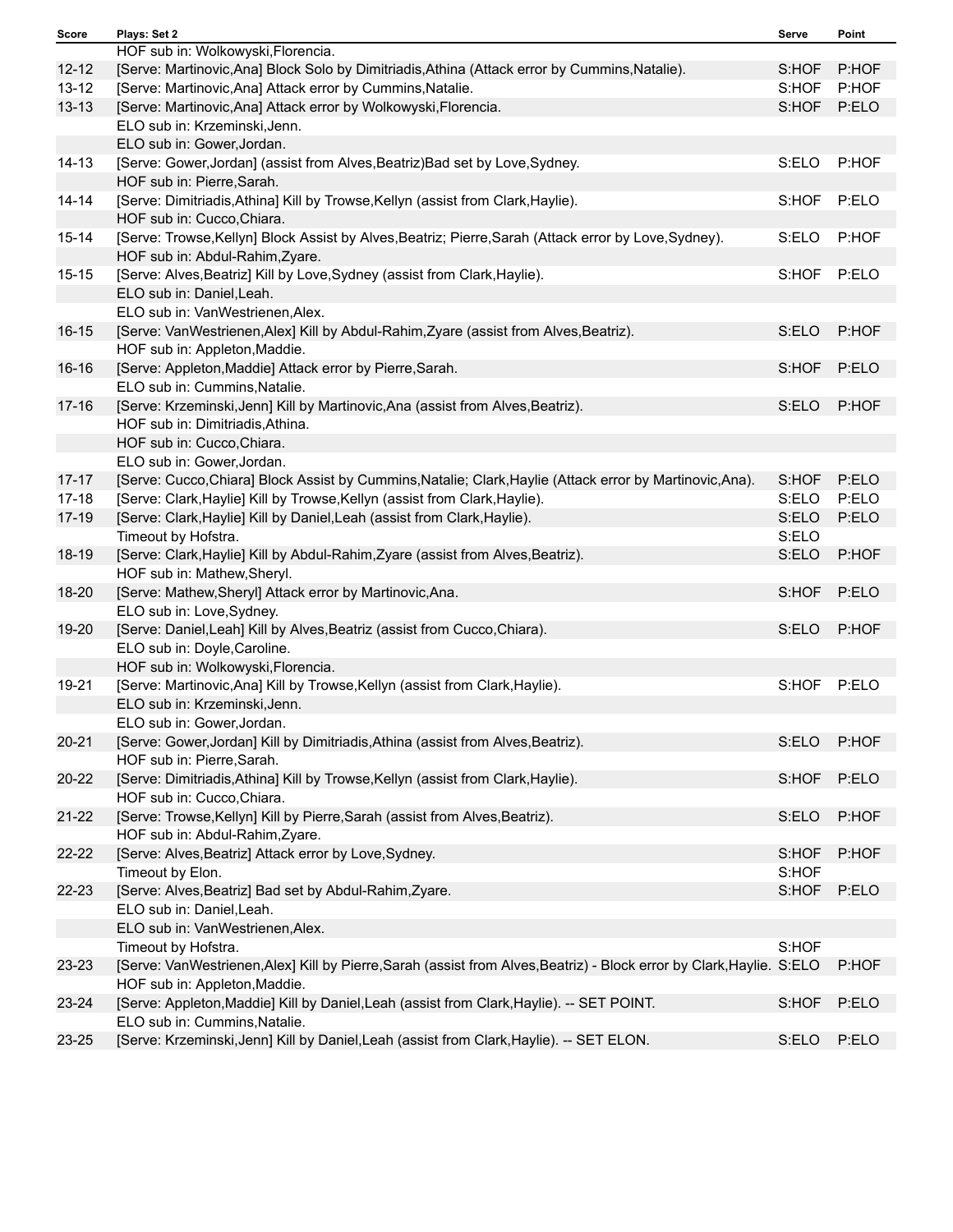#### **#2 Elon vs. #6 Hofstra Play-by-Play Summary (3rd set)**



| Score     | Plays: Set 3                                                                                                                                   | Serve | Point |
|-----------|------------------------------------------------------------------------------------------------------------------------------------------------|-------|-------|
|           | Elon starters: Daniel, Leah; VanWestrienen, Alex; Cummins, Natalie; Clark, Haylie; Trowse, Kellyn;<br>Krzeminski, Jenn; Gower, Jordan          |       |       |
|           | Hofstra starters: Martinovic, Ana; Alves, Beatriz; Cucco, Chiara; Dimitriadis, Athina; Pierre, Sarah; Abdul-<br>Rahim, Zyare; Appleton, Maddie |       |       |
|           | HOF sub in: Cucco, Chiara.                                                                                                                     |       |       |
|           | ELO sub in: Gower, Jordan.                                                                                                                     |       |       |
| $1 - 0$   | [Serve: Appleton, Maddie] Kill by Martinovic, Ana (assist from Alves, Beatriz).                                                                | S:HOF | P:HOF |
| $2 - 0$   | [Serve: Appleton, Maddie] Kill by Abdul-Rahim, Zyare (assist from Alves, Beatriz).                                                             | S:HOF | P:HOF |
| $2 - 1$   | [Serve: Appleton, Maddie] Kill by Daniel, Leah (assist from Gower, Jordan).                                                                    | S:HOF | P:ELO |
|           | ELO sub in: Cummins, Natalie.                                                                                                                  |       |       |
| $2 - 2$   | [Serve: Krzeminski, Jenn] Attack error by Martinovic, Ana.                                                                                     | S:ELO | P:ELO |
| $2 - 3$   | [Serve: Krzeminski, Jenn] Kill by Daniel, Leah (assist from Clark, Haylie).                                                                    | S:ELO | P:ELO |
| $2 - 4$   | [Serve: Krzeminski, Jenn] Block Assist by Cummins, Natalie; Clark, Haylie (Attack error by Martinovic, Ana). S:ELO                             |       | P:ELO |
| $2 - 5$   | [Serve: Krzeminski, Jenn] Service ace by Krzeminski, Jenn (Reception Error: Appleton, Maddie).                                                 | S:ELO | P:ELO |
|           | Timeout by Hofstra.                                                                                                                            | S:ELO |       |
| $2 - 6$   | [Serve: Krzeminski, Jenn] Block Assist by Daniel, Leah; Cummins, Natalie (Attack error by Abdul-<br>Rahim, Zyare).                             | S:ELO | P:ELO |
| $3-6$     | [Serve: Krzeminski, Jenn] Service error.                                                                                                       | S:ELO | P:HOF |
|           | ELO sub in: Gower, Jordan.                                                                                                                     |       |       |
|           | HOF sub in: Dimitriadis, Athina.                                                                                                               |       |       |
|           | HOF sub in: Cucco, Chiara.                                                                                                                     |       |       |
| $4 - 6$   | [Serve: Cucco, Chiara] Block Assist by Abdul-Rahim, Zyare; Dimitriadis, Athina (Attack error by<br>Daniel, Leah).                              | S:HOF | P:HOF |
| $4 - 7$   | [Serve: Cucco, Chiara] Kill by Clark, Haylie (assist from Trowse, Kellyn).                                                                     | S:HOF | P:ELO |
| $4 - 8$   | [Serve: Clark, Haylie] Bad set by Alves, Beatriz.                                                                                              | S:ELO | P:ELO |
| $4 - 9$   | [Serve: Clark, Haylie] Kill by Daniel, Leah (assist from Clark, Haylie).                                                                       | S:ELO | P:ELO |
|           | Timeout by Hofstra.                                                                                                                            | S:ELO |       |
| $4 - 10$  | [Serve: Clark, Haylie] Block Assist by Daniel, Leah; Cummins, Natalie (Attack error by Abdul-Rahim, Zyare). S:ELO                              |       | P:ELO |
| $5 - 10$  | [Serve: Clark, Haylie] Kill by Martinovic, Ana (assist from Cucco, Chiara).                                                                    | S:ELO | P:HOF |
|           | HOF sub in: Mathew, Sheryl.                                                                                                                    |       |       |
| $6 - 10$  | [Serve: Mathew, Sheryl] Attack error by Cummins, Natalie.                                                                                      | S:HOF | P:HOF |
| $7 - 10$  | [Serve: Mathew, Sheryl] Bad set by Daniel, Leah.                                                                                               | S:HOF | P:HOF |
|           | Timeout by Elon.                                                                                                                               | S:HOF |       |
| $7 - 11$  | [Serve: Mathew, Sheryl] Kill by Cummins, Natalie (assist from Clark, Haylie) - Block error by<br>Cummins, Natalie.                             | S:HOF | P:ELO |
|           | ELO sub in: Love, Sydney.                                                                                                                      |       |       |
| $8 - 11$  | [Serve: Daniel, Leah] Kill by Martinovic, Ana (assist from Alves, Beatriz).                                                                    | S:ELO | P:HOF |
|           | ELO sub in: Doyle, Caroline.                                                                                                                   |       |       |
|           | HOF sub in: Wolkowyski, Florencia.                                                                                                             |       |       |
| $8 - 12$  | [Serve: Martinovic, Ana] Kill by Love, Sydney (assist from Clark, Haylie).                                                                     | S:HOF | P:ELO |
|           | ELO sub in: Krzeminski, Jenn.                                                                                                                  |       |       |
|           | ELO sub in: Gower, Jordan.                                                                                                                     |       |       |
| $9 - 12$  | [Serve: Gower, Jordan] Kill by Dimitriadis, Athina (assist from Alves, Beatriz).                                                               | S:ELO | P:HOF |
|           | HOF sub in: Pierre, Sarah.                                                                                                                     |       |       |
|           | HOF sub in: Bucciarelli, Bianca.                                                                                                               |       |       |
| $10 - 12$ | [Serve: Dimitriadis, Athina] Kill by Pierre, Sarah - Block error by Krzeminski, Jenn.                                                          | S:HOF | P:HOF |
| $10 - 13$ | [Serve: Dimitriadis, Athina] Service error.                                                                                                    | S:HOF | P:ELO |
|           | HOF sub in: Cucco, Chiara.                                                                                                                     |       |       |
| $10 - 14$ | [Serve: Trowse, Kellyn] Attack error by Alves, Beatriz.                                                                                        | S:ELO | P:ELO |
| $11 - 14$ | [Serve: Trowse, Kellyn] Kill by Martinovic, Ana (assist from Alves, Beatriz).                                                                  | S:ELO | P:HOF |
|           | HOF sub in: Abdul-Rahim, Zyare.                                                                                                                |       |       |
| $12 - 14$ | [Serve: Alves, Beatriz] Block Assist by Pierre, Sarah; Abdul-Rahim, Zyare (Attack error by Love, Sydney).                                      | S:HOF | P:HOF |
| $12 - 15$ | [Serve: Alves, Beatriz] Kill by Krzeminski, Jenn (assist from Clark, Haylie).                                                                  | S:HOF | P:ELO |
|           | ELO sub in: Daniel, Leah.                                                                                                                      |       |       |
|           | ELO sub in: VanWestrienen, Alex.                                                                                                               |       |       |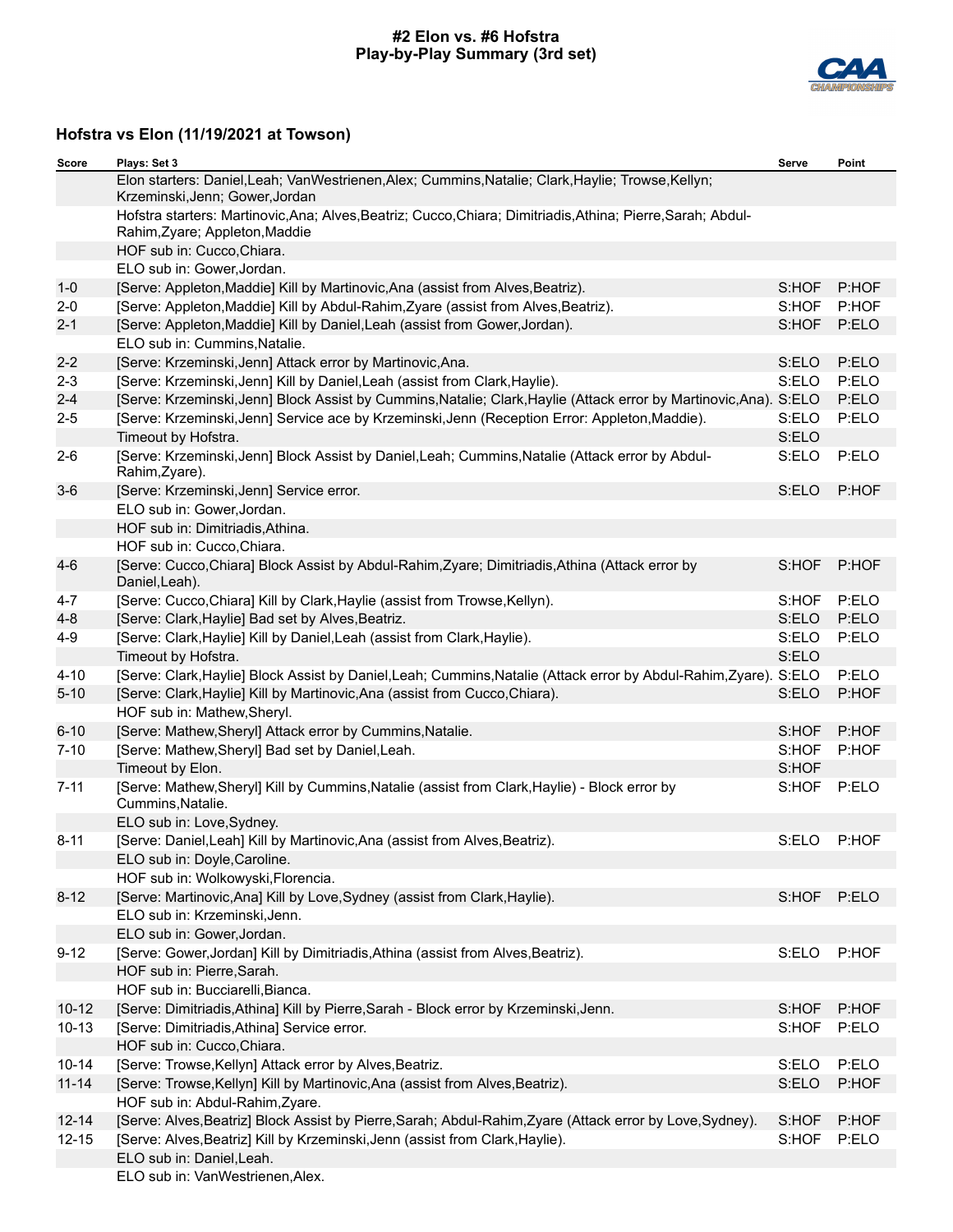| <b>Score</b> | Plays: Set 3                                                                                                                         | Serve | Point |
|--------------|--------------------------------------------------------------------------------------------------------------------------------------|-------|-------|
| $13 - 15$    | [Serve: VanWestrienen, Alex] Kill by Bucciarelli, Bianca (assist from Alves, Beatriz).                                               | S:ELO | P:HOF |
|              | HOF sub in: Appleton, Maddie.                                                                                                        |       |       |
| $13 - 16$    | [Serve: Appleton, Maddie] Kill by Krzeminski, Jenn (assist from Clark, Haylie).                                                      | S:HOF | P:ELO |
|              | ELO sub in: Cummins, Natalie.                                                                                                        |       |       |
| $13 - 17$    | [Serve: Krzeminski, Jenn] Block Solo by Cummins, Natalie (Attack error by Pierre, Sarah).                                            | S:ELO | P:ELO |
| $13 - 18$    | [Serve: Krzeminski, Jenn] Kill by Daniel, Leah (assist from Krzeminski, Jenn).                                                       | S:ELO | P:ELO |
| $14 - 18$    | [Serve: Krzeminski, Jenn] Kill by Abdul-Rahim, Zyare (assist from Alves, Beatriz).                                                   | S:ELO | P:HOF |
|              | HOF sub in: Dimitriadis, Athina.                                                                                                     |       |       |
|              | HOF sub in: Cucco, Chiara.                                                                                                           |       |       |
|              | ELO sub in: Gower, Jordan.                                                                                                           |       |       |
| $15 - 18$    | [Serve: Cucco, Chiara] Kill by Martinovic, Ana (assist from Alves, Beatriz).                                                         | S:HOF | P:HOF |
| $16 - 18$    | [Serve: Cucco, Chiara] Attack error by Cummins, Natalie.                                                                             | S:HOF | P:HOF |
| $17 - 18$    | [Serve: Cucco, Chiara] Kill by Abdul-Rahim, Zyare (assist from Alves, Beatriz).                                                      | S:HOF | P:HOF |
| $17-19$      | [Serve: Cucco, Chiara] Kill by Daniel, Leah (assist from Cummins, Natalie).                                                          | S:HOF | P:ELO |
| 18-19        | [Serve: Clark, Haylie] Attack error by Clark, Haylie.                                                                                | S:ELO | P:HOF |
|              | HOF sub in: Mathew, Sheryl.                                                                                                          |       |       |
| 19-19        | [Serve: Mathew, Sheryl] Kill by Dimitriadis, Athina - Block error by VanWestrienen, Alex.                                            | S:HOF | P:HOF |
| $20 - 19$    | [Serve: Mathew, Sheryl] Bad set by Clark, Haylie.                                                                                    | S:HOF | P:HOF |
| $21 - 19$    | [Serve: Mathew, Sheryl] Kill by Dimitriadis, Athina (assist from Alves, Beatriz).                                                    | S:HOF | P:HOF |
|              | Timeout by Elon.                                                                                                                     | S:HOF |       |
| $21 - 20$    | [Serve: Mathew, Sheryl] Kill by Daniel, Leah (assist from Clark, Haylie).                                                            | S:HOF | P:ELO |
|              | ELO sub in: Love, Sydney.                                                                                                            |       |       |
| 22-20        | [Serve: Daniel, Leah] Kill by Dimitriadis, Athina (assist from Alves, Beatriz) - Block error by Love, Sydney.                        | S:ELO | P:HOF |
|              | HOF sub in: Bucciarelli, Bianca.                                                                                                     |       |       |
|              | ELO sub in: Doyle, Caroline.                                                                                                         |       |       |
| $23 - 20$    | [Serve: Martinovic, Ana] Kill by Bucciarelli, Bianca (assist from Alves, Beatriz).                                                   | S:HOF | P:HOF |
| 24-20        | [Serve: Martinovic, Ana] Block Assist by Dimitriadis, Athina; Bucciarelli, Bianca (Attack error by<br>Trowse, Kellyn). -- SET POINT. | S:HOF | P:HOF |
| $25 - 20$    | [Serve: Martinovic, Ana] Kill by Bucciarelli, Bianca (assist from Alves, Beatriz). -- SET HOFSTRA.                                   | S:HOF | P:HOF |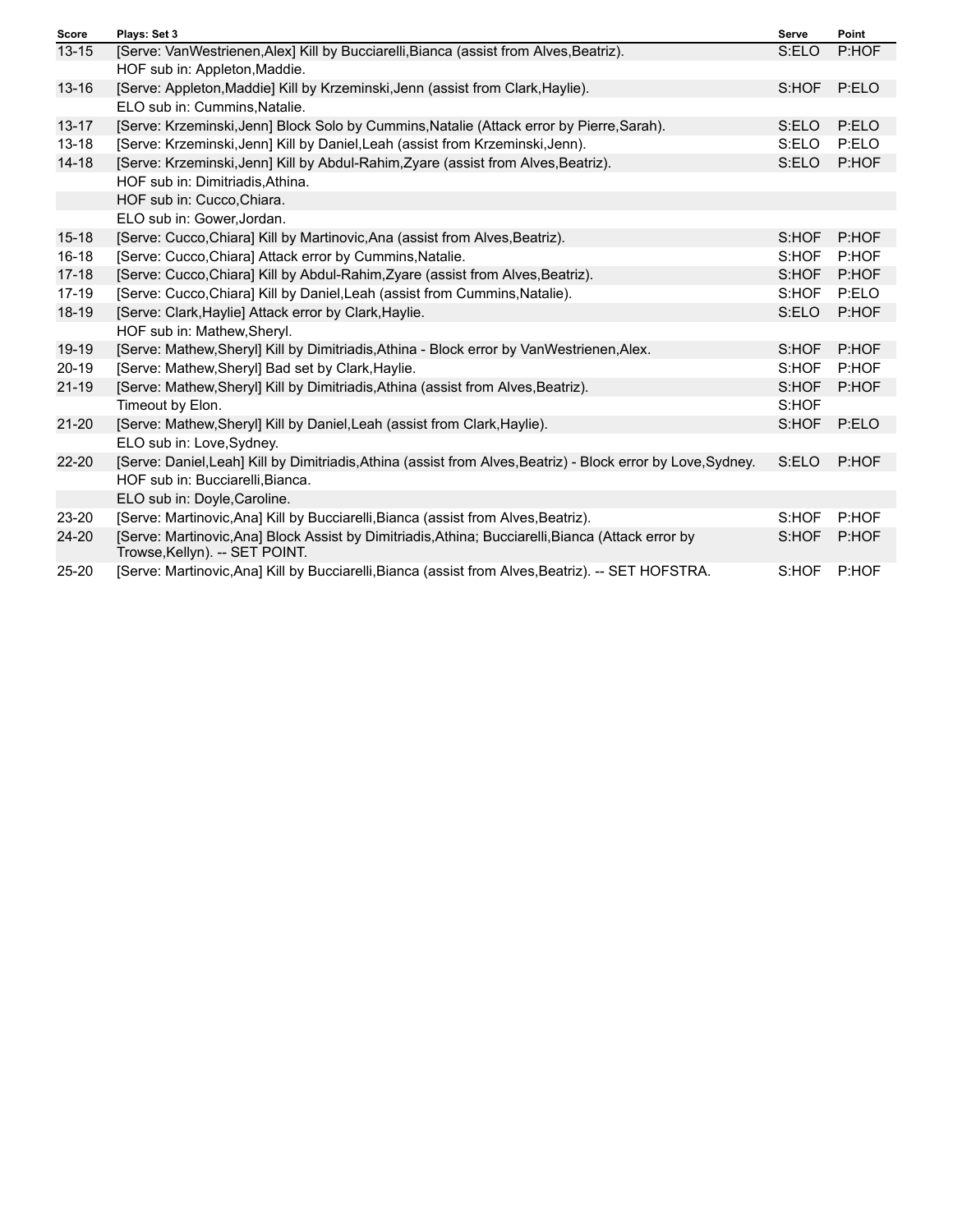#### **#2 Elon vs. #6 Hofstra Play-by-Play Summary (4th set)**



| Score     | Plays: Set 4                                                                                                                                     | Serve | Point |
|-----------|--------------------------------------------------------------------------------------------------------------------------------------------------|-------|-------|
|           | Elon starters: Daniel, Leah; VanWestrienen, Alex; Cummins, Natalie; Clark, Haylie; Trowse, Kellyn;<br>Krzeminski, Jenn; Gower, Jordan            |       |       |
|           | Hofstra starters: Martinovic, Ana; Bucciarelli, Bianca; Alves, Beatriz; Cucco, Chiara; Dimitriadis, Athina;<br>Pierre, Sarah; Abdul-Rahim, Zyare |       |       |
|           | ELO sub in: Gower, Jordan.                                                                                                                       |       |       |
|           | HOF sub in: Cucco, Chiara.                                                                                                                       |       |       |
| $0 - 1$   | [Serve: VanWestrienen, Alex] Service ace by VanWestrienen, Alex (Reception Error: Cucco, Chiara).                                                | S:ELO | P:ELO |
| $1 - 1$   | [Serve: VanWestrienen, Alex] Kill by Abdul-Rahim, Zyare (assist from Alves, Beatriz).                                                            | S:ELO | P:HOF |
|           | HOF sub in: Appleton, Maddie.                                                                                                                    |       |       |
| $1 - 2$   | [Serve: Appleton, Maddie] Kill by Daniel, Leah (assist from Clark, Haylie) - Block error by Pierre, Sarah.                                       | S:HOF | P:ELO |
|           | ELO sub in: Cummins, Natalie.                                                                                                                    |       |       |
| $1 - 3$   | [Serve: Krzeminski, Jenn] Attack error by Martinovic, Ana.                                                                                       | S:ELO | P:ELO |
| $2 - 3$   | [Serve: Krzeminski, Jenn] Kill by Martinovic, Ana (assist from Alves, Beatriz) - Block error by<br>Cummins, Natalie.                             | S:ELO | P:HOF |
|           | HOF sub in: Dimitriadis, Athina.                                                                                                                 |       |       |
|           | HOF sub in: Cucco, Chiara.                                                                                                                       |       |       |
|           | ELO sub in: Gower, Jordan.                                                                                                                       |       |       |
| $2 - 4$   | [Serve: Cucco, Chiara] Kill by Daniel, Leah (assist from Clark, Haylie).                                                                         | S:HOF | P:ELO |
| $2 - 5$   | [Serve: Clark, Haylie] Attack error by Dimitriadis, Athina.                                                                                      | S:ELO | P:ELO |
| $2 - 6$   | [Serve: Clark, Haylie] Bad set by Alves, Beatriz.                                                                                                | S:ELO | P:ELO |
|           | Timeout by Hofstra.                                                                                                                              | S:ELO |       |
| $2 - 7$   | [Serve: Clark, Haylie] Kill by Cummins, Natalie.                                                                                                 | S:ELO | P:ELO |
| $3 - 7$   | [Serve: Clark, Haylie] Service error.                                                                                                            | S:ELO | P:HOF |
|           | HOF sub in: Mathew, Sheryl.                                                                                                                      |       |       |
| $3-8$     | [Serve: Mathew, Sheryl] Block Assist by Daniel, Leah; Cummins, Natalie (Attack error by<br>Dimitriadis, Athina).                                 | S:HOF | P:ELO |
|           | ELO sub in: Love, Sydney.                                                                                                                        |       |       |
| $3-9$     | [Serve: Daniel, Leah] Kill by Cummins, Natalie (assist from Clark, Haylie).                                                                      | S:ELO | P:ELO |
| $3 - 10$  | [Serve: Daniel, Leah] Block Assist by Cummins, Natalie; Trowse, Kellyn (Attack error by Martinovic, Ana).                                        | S:ELO | P:ELO |
|           | Timeout by Hofstra.                                                                                                                              | S:ELO |       |
| $4 - 10$  | [Serve: Daniel, Leah] Kill by Alves, Beatriz (assist from Appleton, Maddie).                                                                     | S:ELO | P:HOF |
|           | ELO sub in: Doyle, Caroline.                                                                                                                     |       |       |
|           | HOF sub in: Bucciarelli, Bianca.                                                                                                                 |       |       |
| $4 - 11$  | [Serve: Martinovic, Ana] Kill by Trowse, Kellyn (assist from Clark, Haylie).                                                                     | S:HOF | P:ELO |
|           | ELO sub in: Krzeminski, Jenn.                                                                                                                    |       |       |
|           | ELO sub in: Gower, Jordan.                                                                                                                       |       |       |
| $5 - 11$  | [Serve: Gower, Jordan] Kill by Bucciarelli, Bianca (assist from Alves, Beatriz).                                                                 | S:ELO | P:HOF |
|           | HOF sub in: Pierre, Sarah.                                                                                                                       |       |       |
| $6 - 11$  | [Serve: Dimitriadis, Athina] Kill by Bucciarelli, Bianca (assist from Alves, Beatriz).                                                           | S:HOF | P:HOF |
| $6 - 12$  | [Serve: Dimitriadis, Athina] Kill by Trowse, Kellyn (assist from Gower, Jordan).                                                                 | S:HOF | P:ELO |
|           | HOF sub in: Cucco, Chiara.                                                                                                                       |       |       |
| $6 - 13$  | [Serve: Trowse, Kellyn] Kill by Clark, Haylie (assist from Doyle, Caroline).                                                                     | S:ELO | P:ELO |
| $6 - 14$  | [Serve: Trowse, Kellyn] Block Solo by Love, Sydney (Attack error by Alves, Beatriz).                                                             | S:ELO | P:ELO |
| $7 - 14$  | [Serve: Trowse, Kellyn] Kill by Bucciarelli, Bianca (assist from Alves, Beatriz).                                                                | S:ELO | P:HOF |
|           | HOF sub in: Abdul-Rahim, Zyare.                                                                                                                  |       |       |
| $8 - 14$  | [Serve: Alves, Beatriz] Kill by Abdul-Rahim, Zyare (assist from Alves, Beatriz).                                                                 | S:HOF | P:HOF |
| $8 - 15$  | [Serve: Alves, Beatriz] Kill by Krzeminski, Jenn (assist from Clark, Haylie).                                                                    | S:HOF | P:ELO |
|           | ELO sub in: Daniel, Leah.                                                                                                                        |       |       |
|           | ELO sub in: VanWestrienen, Alex.                                                                                                                 |       |       |
| $9 - 15$  | [Serve: VanWestrienen, Alex] Service error.                                                                                                      | S:ELO | P:HOF |
|           | HOF sub in: Appleton, Maddie.                                                                                                                    |       |       |
| $10 - 15$ | [Serve: Appleton, Maddie] Block Assist by Pierre, Sarah; Abdul-Rahim, Zyare (Attack error by Daniel, Leah). S:HOF                                |       | P:HOF |
| $10 - 16$ | [Serve: Appleton, Maddie] Kill by Krzeminski, Jenn (assist from Clark, Haylie).                                                                  | S:HOF | P:ELO |
|           | ELO sub in: Cummins, Natalie.                                                                                                                    |       |       |
| $11 - 16$ | [Serve: Krzeminski, Jenn] Kill by Abdul-Rahim, Zyare (assist from Alves, Beatriz).                                                               | S:ELO | P:HOF |